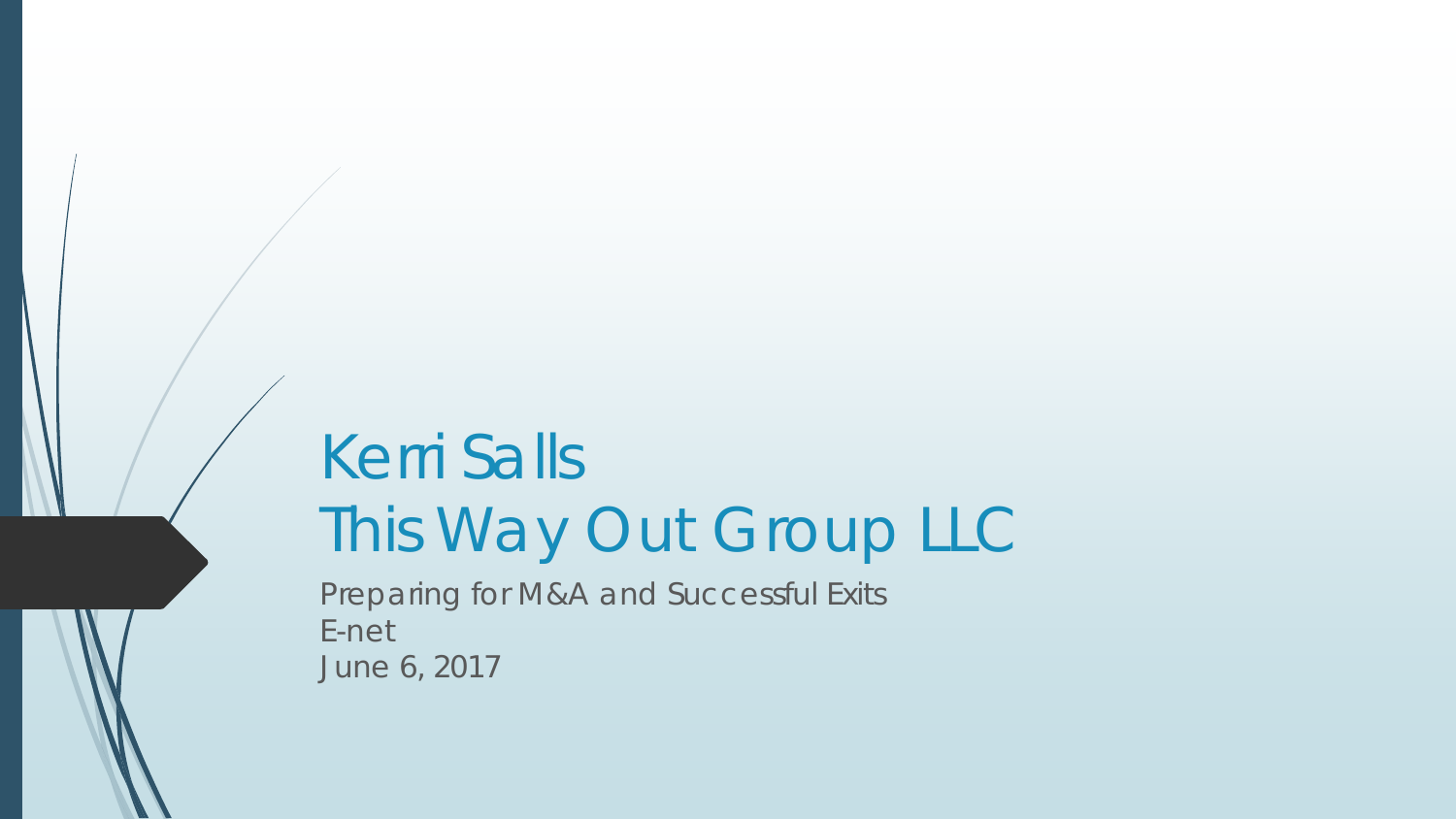#### Early Planning & Preparation

#### **Operations**

- $\blacksquare$  Professionalize the business to be buyer ready and buyer attractive
- **Implement and Document** Systems, Procedures, Processes
- **Track and Measure everything**
- $\bullet$  Clean Financials
- **Forward-looking Financials**
- **Internal Due Diligence**
- Succession Planning
	- Placement
	- **Professional Development**

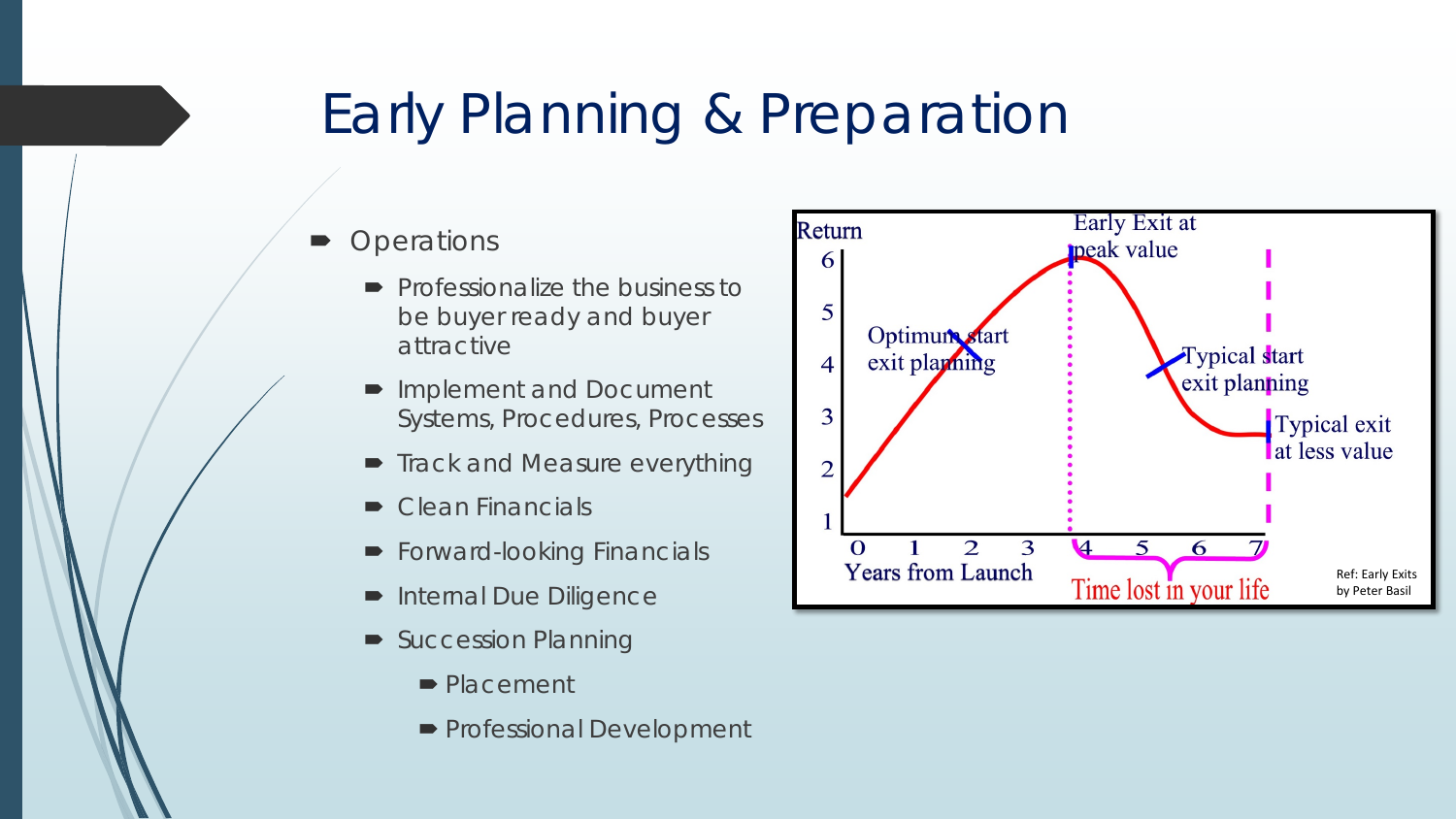#### Governance and Finance

- **Governance** 
	- Up to Date
	- Clean, Correct, Complete
	- Strong Corporate Veil
- People
	- Get the right people on the bus
	- $\blacksquare$  Invest in advisors
- **Finances**
- ATTENTION
- Prioritize Value (Reduce risk, Streamline expenses, Maximize revenue)
- Build Cash flow
- Make more money if you pay taxes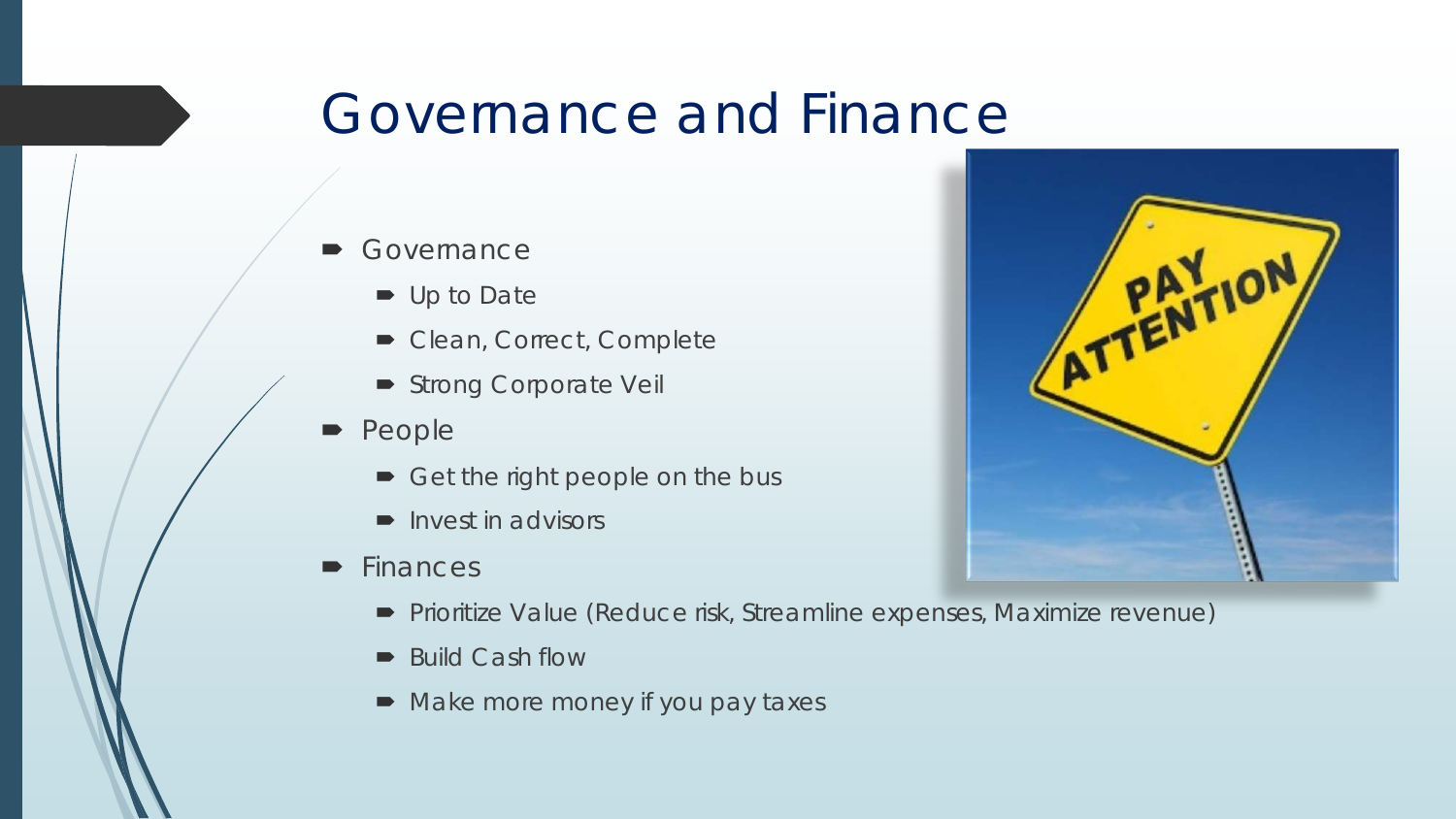#### Leadership Team

- Management ID the Gaps
	- **-** Leadership
	- Succession/Transfer
	- Integration (people, systems, IT, security)
	- Contracts (management, staff, accounts)
- Contingencies and Chain of Command
	- 5Ds Death/Divorce/Disability/Disagreements/Departures
	- **Buy/Sell Agreements**
	- Ownership of equity vs. votes
	- **D** Legal vs. "understanding"

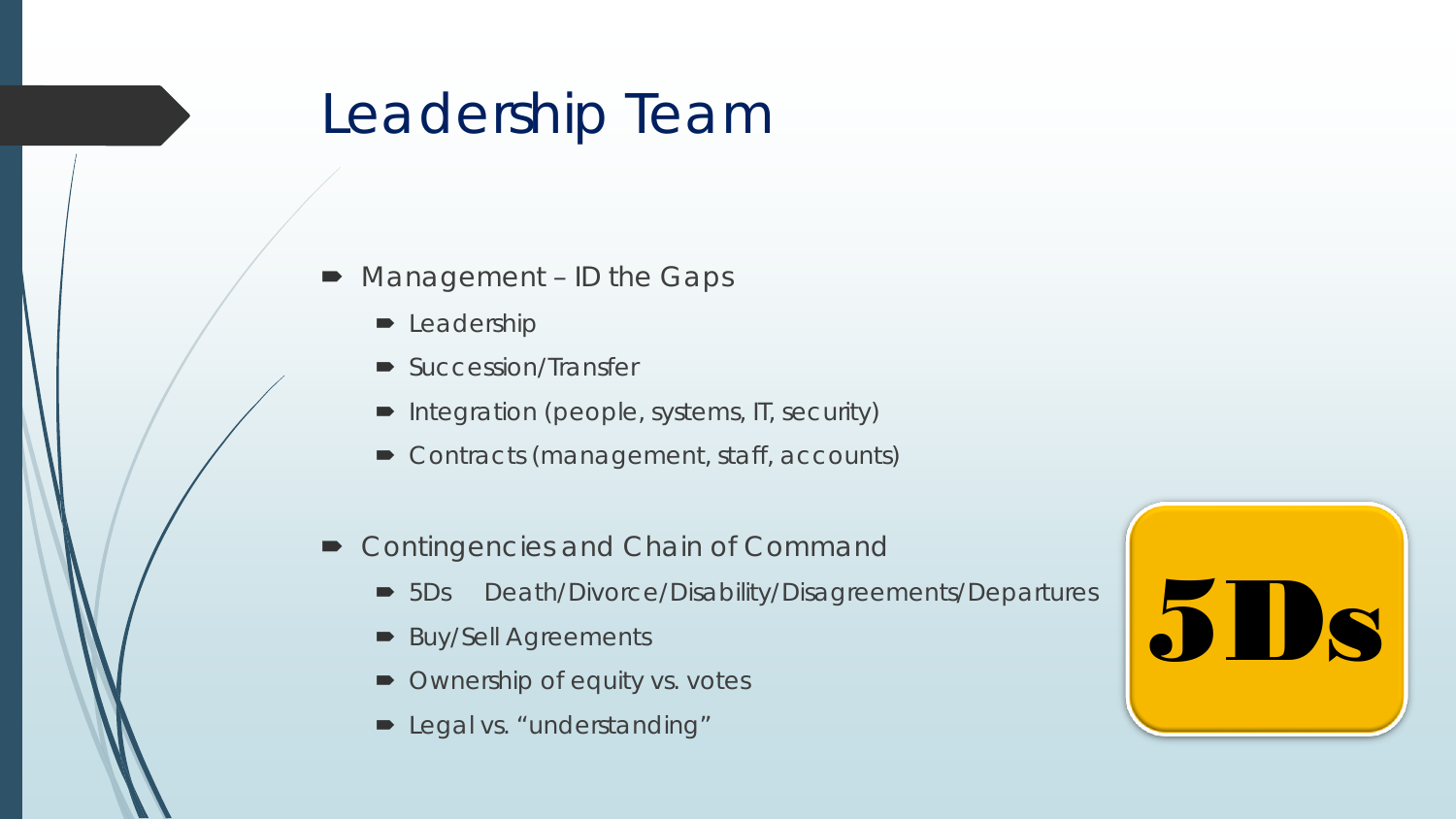

#### Pre-Transaction Timeline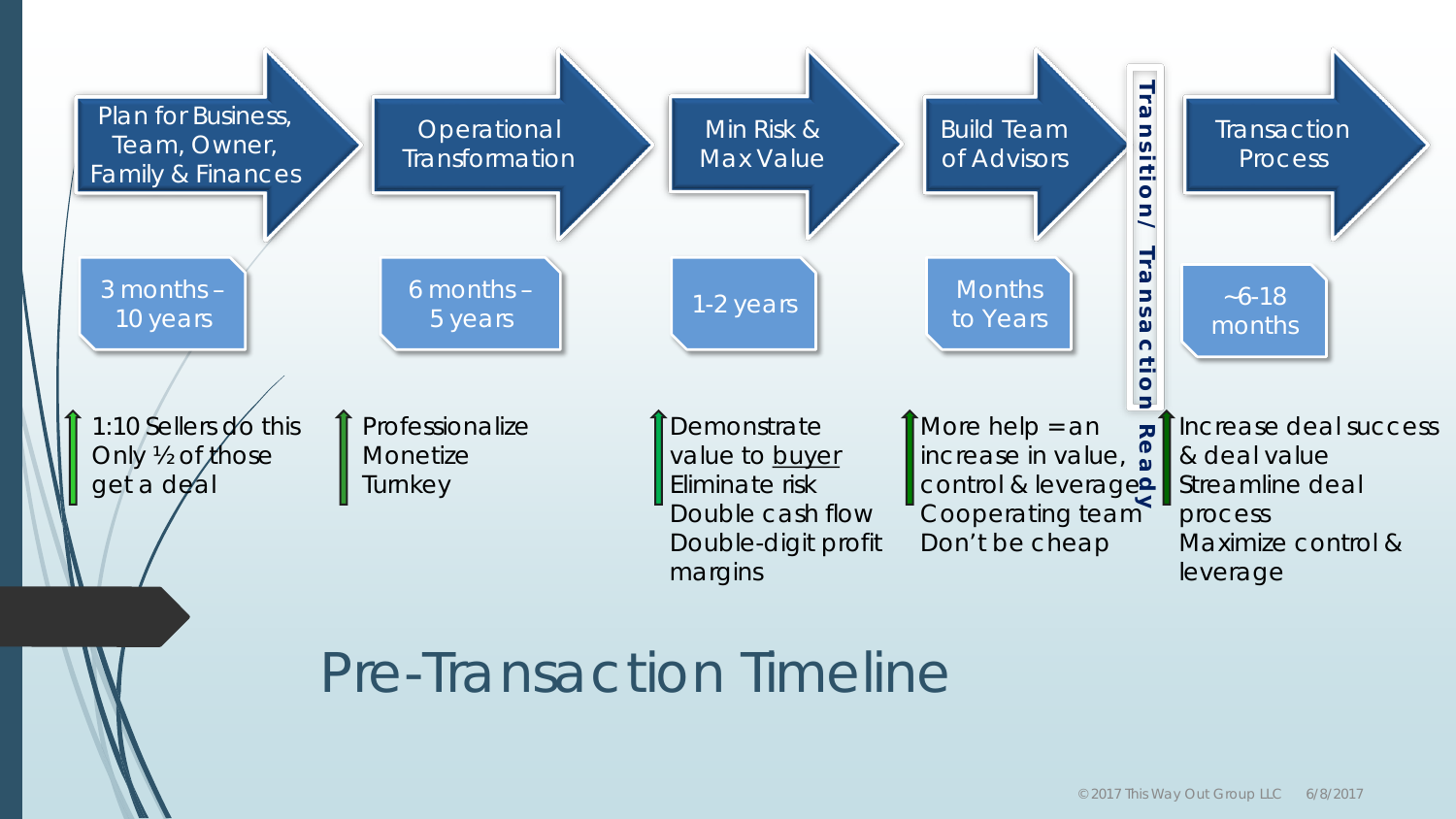## Know Your Exit Criteria

- **Define and document your criterially** [business and personal]
- Share your criteria with all your advisors
- Share your plan with all stakeholders
- Share your plan with your family (early!)

• Freedom

- Flexibility
- Control
- Wealth
- Liquidity
- Timeline
- Legacy
- Dynasty

© 2017 This Way Out Group LLC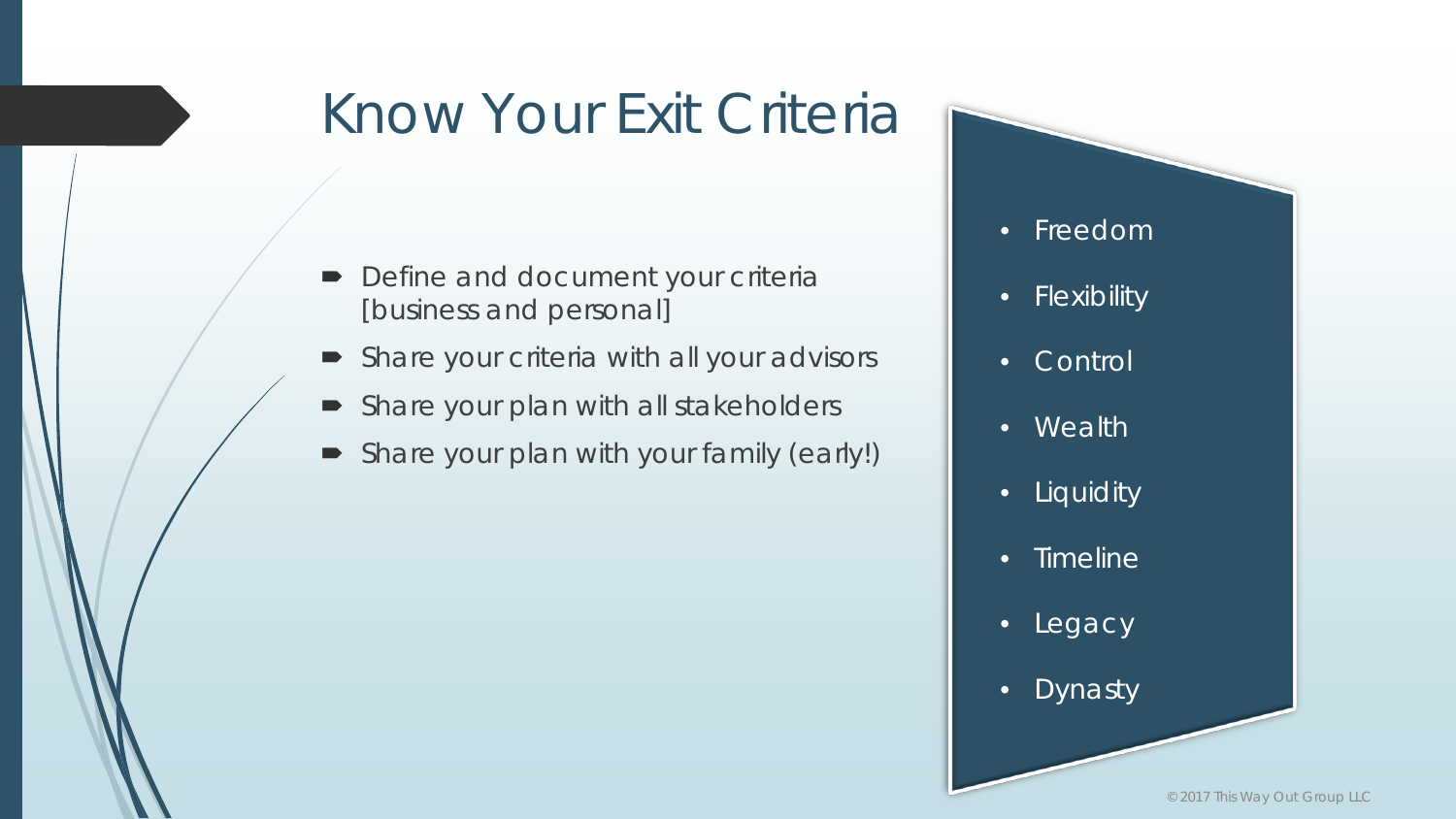# Curb Appeal



- Year over Year build a stronger story
	- Uncover red flags and how you are fixing them
	- Revamp business model/business plan because of lessons learned
	- Fast growth, hitting your milestones, no coasting
	- Showcase stronger projections of perceived buyer opportunity
	- By Reducing risk and accelerating growth to maximize value
- Implement best practices for sustainability and scale-ability
	- Track and measure intangibles/goodwill to give them tangible value
- Demonstrate it's a turnkey operation without you
	- Take a 3 week vacation without your cell phone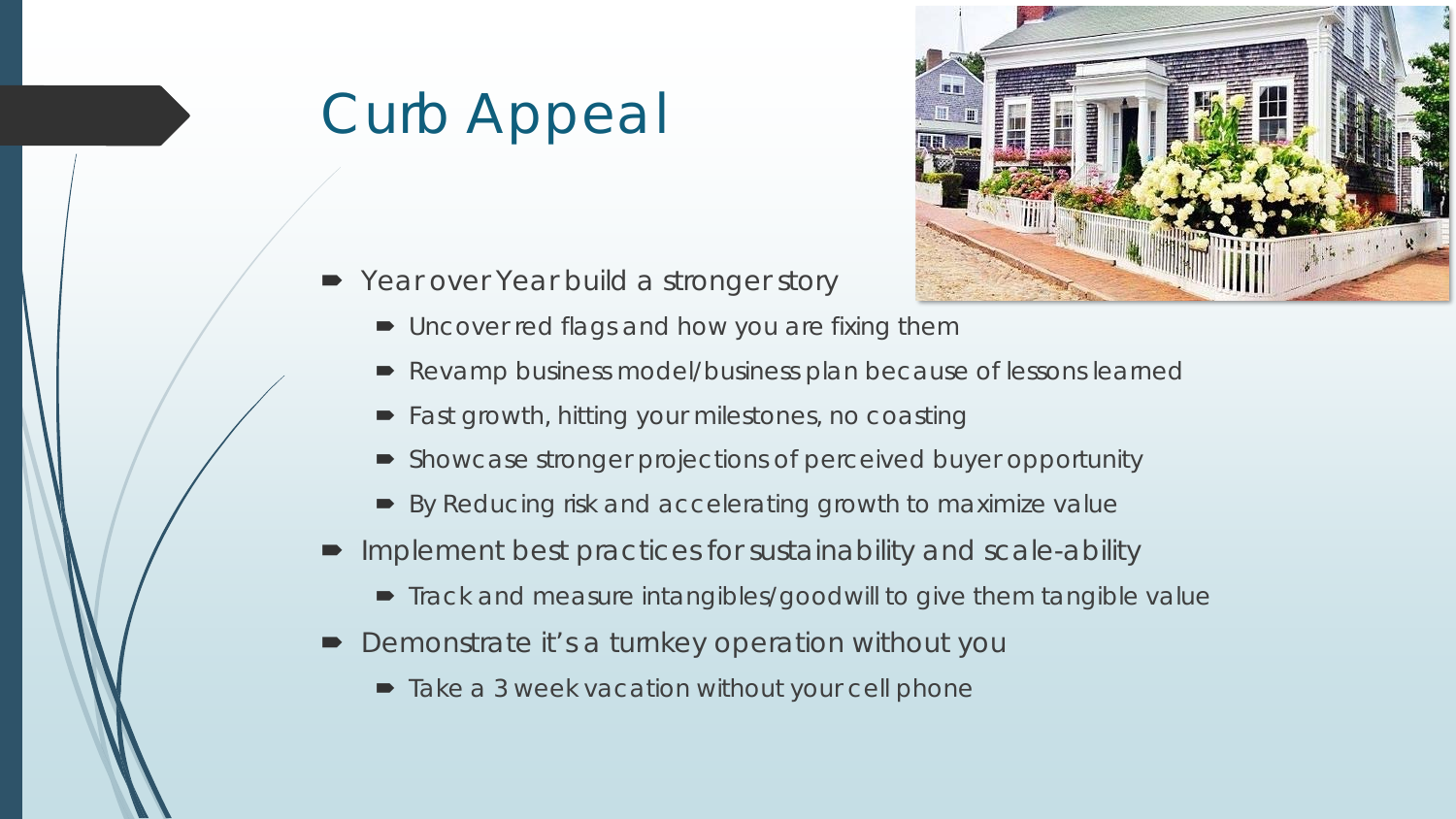## What's the Impact?



Integrate Value Creation AND Exit Planning

|                       |                | <b>With Value Creation &amp;</b> |                   |
|-----------------------|----------------|----------------------------------|-------------------|
|                       | <b>Typical</b> | <b>Exit Planning</b>             | <b>Difference</b> |
| Revenue \$m           | \$35.0         | \$67.5                           | \$32.5            |
| <b>EBITDA \$m</b>     | \$3.5          | \$13.5                           | \$10              |
| <b>Multiple</b>       | 4.0            | 5.5                              | 1.5               |
| <b>Sale Price \$m</b> | \$14.0         | \$74.25                          | \$60.25           |

© 2017 This Way Out Group LLC

Ref: Humanetics Consulting Services and The Christman Group